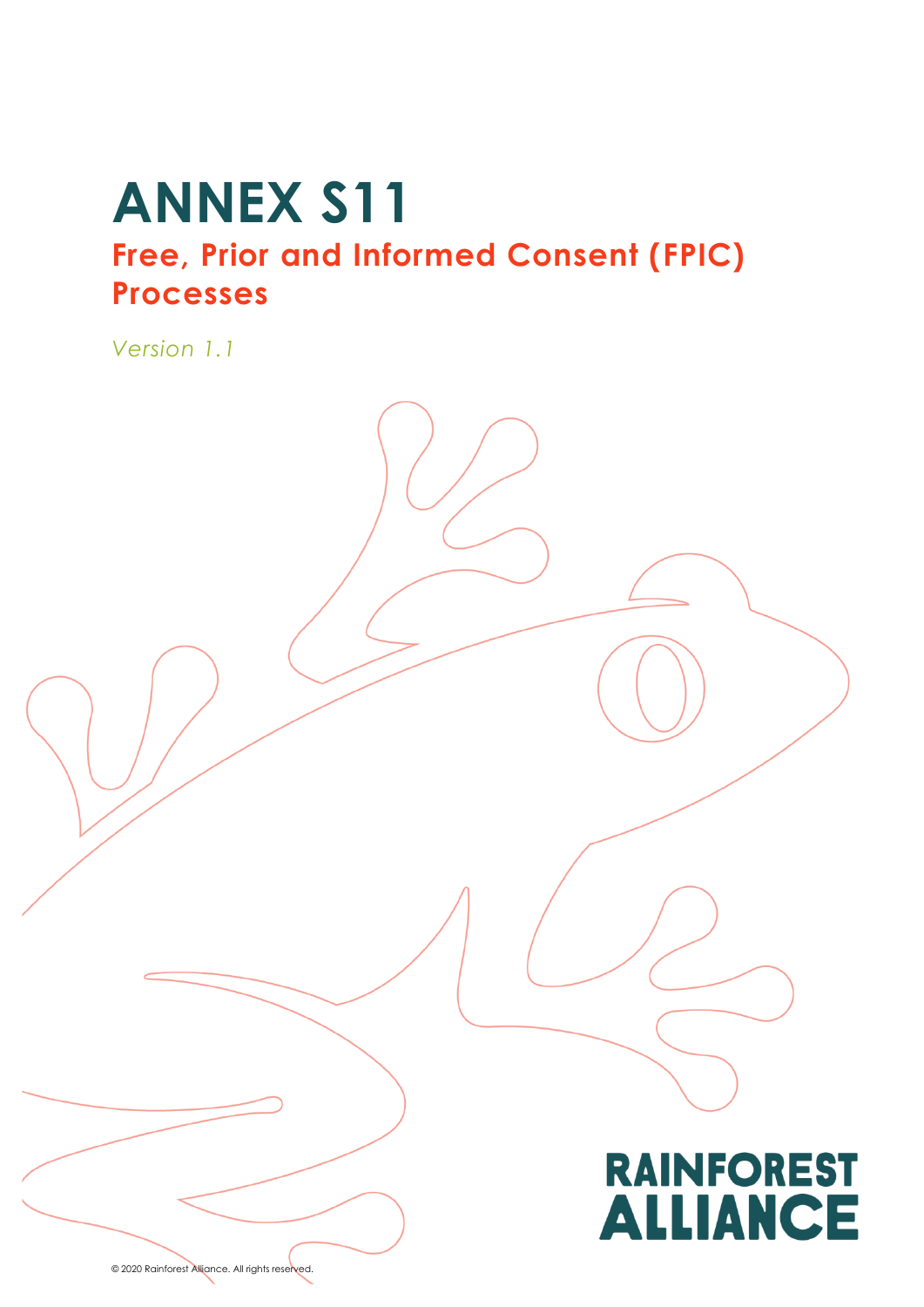

#### Translation Disclaimer

For any question related to the precise meaning of the information contained in the translation, please refer to the official English version for clarification. Any discrepancies or differences in meaning due to translation are not binding and have no effect for auditing or certification purposes.

#### More information?

For more information about the Rainforest Alliance, visit [www.rainforest-alliance.org](http://www.rainforest-alliance.org/) or contact [info@ra.org](mailto:info@ra.org)

| <b>Document Name:</b>                                                                                         |                    | <b>Document Code:</b>                                                           | Version:             |
|---------------------------------------------------------------------------------------------------------------|--------------------|---------------------------------------------------------------------------------|----------------------|
| Annex S11: Free, Prior and Informed<br>Consent (FPIC) Processes                                               |                    | SA-S-SD-12-V1.1                                                                 | V1.1                 |
| Date of first<br>publication:                                                                                 | Date of revision:  | <b>Valid From:</b>                                                              | <b>Expires by:</b>   |
| June 30th, 2020                                                                                               | January 31st, 2020 | July 1st, 2020                                                                  | Until further notice |
| Developed by:                                                                                                 |                    | Approved by:                                                                    |                      |
| Rainforest Alliance Department Standards<br>and Assurance                                                     |                    | Chief Supply Chain Officer                                                      |                      |
| Linked to:                                                                                                    |                    |                                                                                 |                      |
| requirements                                                                                                  |                    | \$A-S-SD-1-V1.1 Rainforest Alliance 2020 Sustainable Agriculture Standard, Farm |                      |
| <b>Replaces:</b>                                                                                              |                    |                                                                                 |                      |
|                                                                                                               |                    | \$A-S-SD-12-V1 Annex 11: Free, Prior and Informed Consent (FPIC) Processes      |                      |
| <b>Applicable to:</b>                                                                                         |                    |                                                                                 |                      |
| Farm certificate holders                                                                                      |                    |                                                                                 |                      |
| Country/Region:                                                                                               |                    |                                                                                 |                      |
| All                                                                                                           |                    |                                                                                 |                      |
| Crop:                                                                                                         |                    | <b>Type of Certification:</b>                                                   |                      |
| All crops in the scope of the Rainforest<br>Alliance certification system; please see<br>Certification Rules. |                    | Large farms in group certificates,<br>Individual certified farms                |                      |

*Any use of this content including reproduction, modification, distribution or republication, without the prior written consent of Rainforest Alliance is strictly prohibited.*

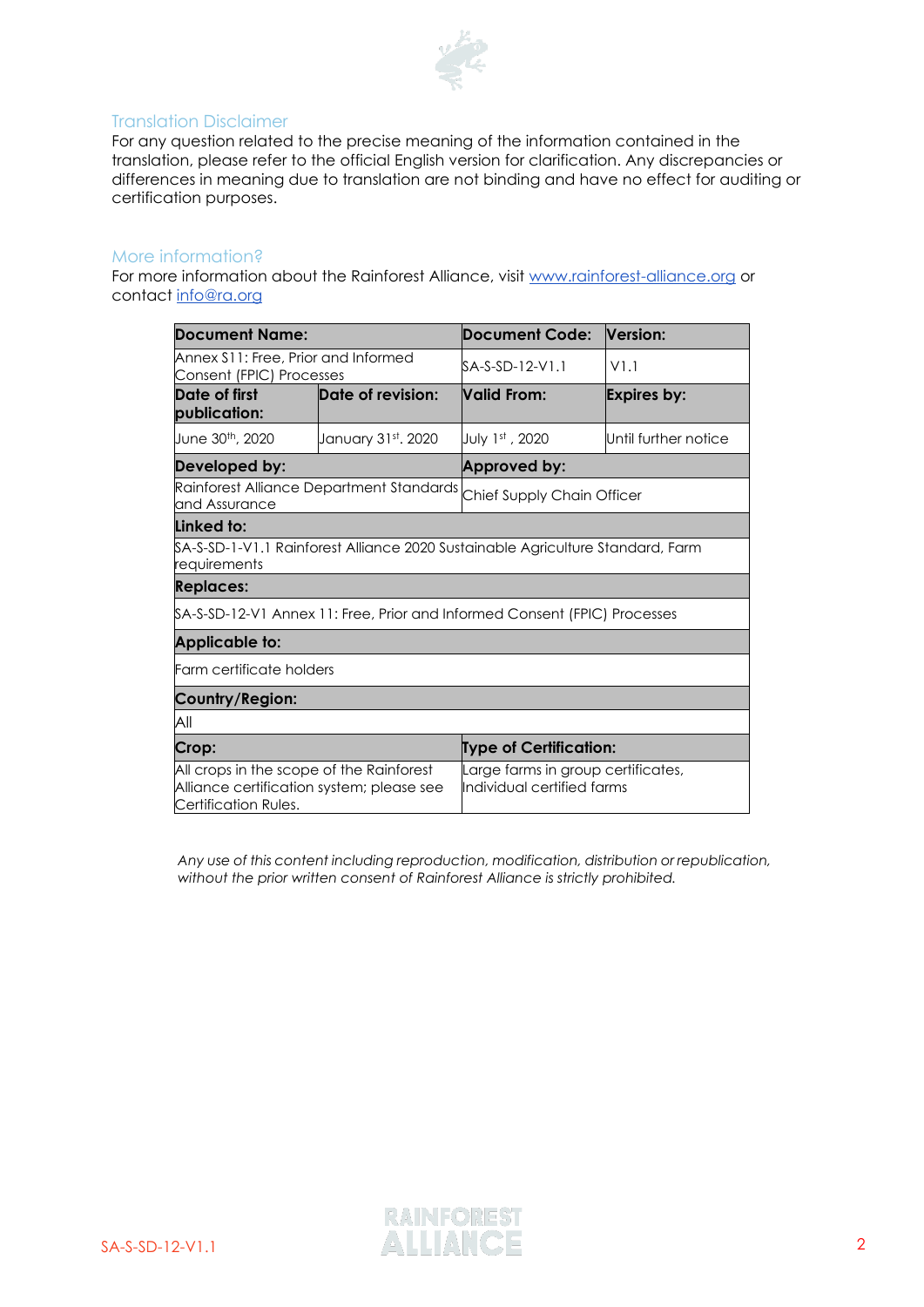

# **CONTENTS**

| 1. |  |
|----|--|
|    |  |
|    |  |
|    |  |
|    |  |
| 2. |  |
| 3. |  |
|    |  |
|    |  |
| 4. |  |
|    |  |
|    |  |
|    |  |
|    |  |
|    |  |
|    |  |
|    |  |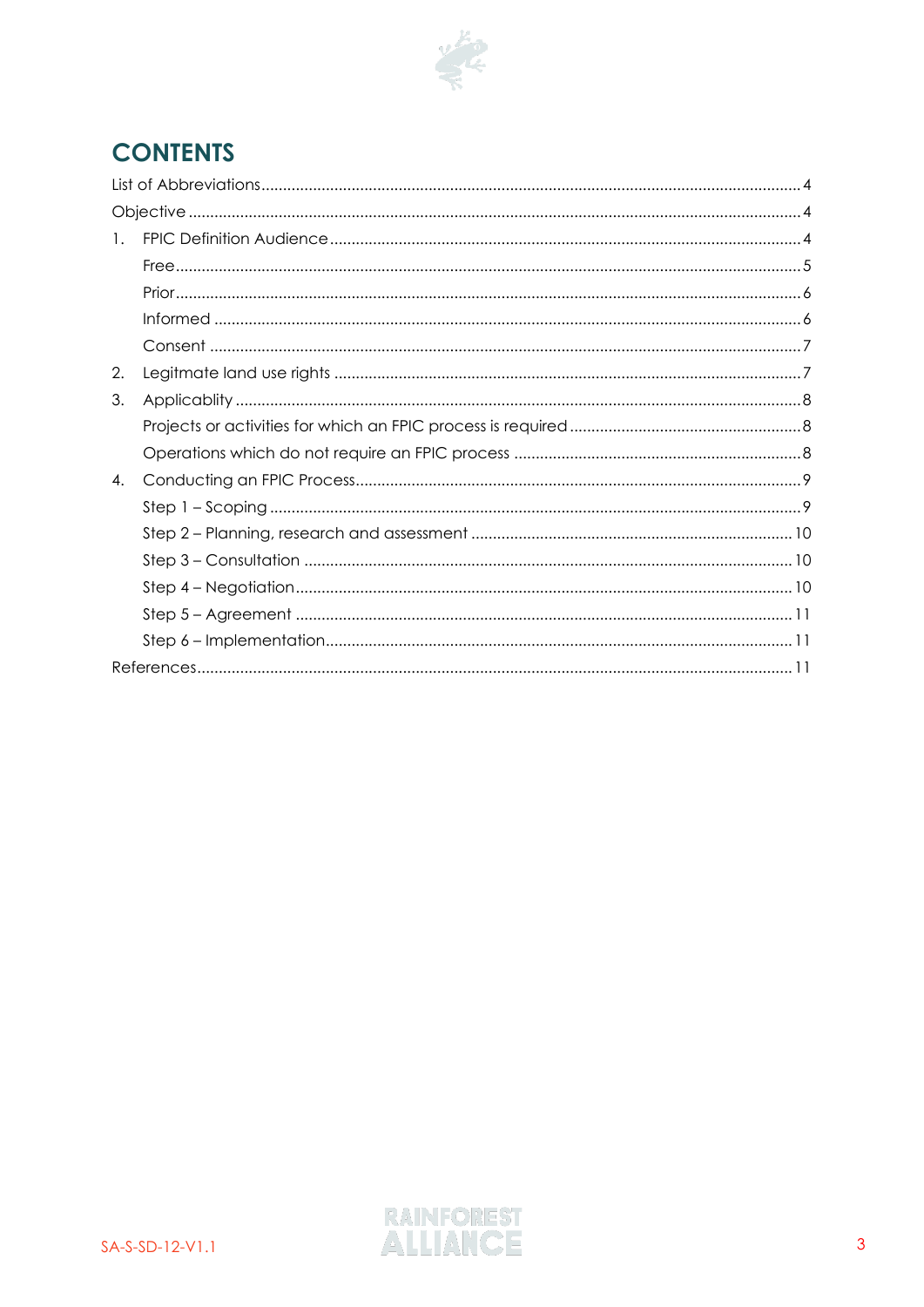

### <span id="page-3-0"></span>**LIST OF ABBREVIATIONS**

**FPIC:** Free, Prior and Informed Consent **HCVs:** High Conservation Values **NGOs:** Non-governmental Organization

# <span id="page-3-1"></span>**OBJECTIVE**

*This Rainforest Alliance Annex aims to provide Certificate Holders with additional detailed information on how to reach and maintain compliance with requirements under the topic "5.8 Communities" in the Rainforest Alliance Sustainable Agriculture Standard.*

### **SCOPE**

Requirement 5.8.1 of the 2020 Rainforest Alliance Standard requires that Farm management of medium, large and individual farms respects legal and customary rights of indigenous peoples and local communities. Activities diminishing the land or resource use rights or collective interests of indigenous peoples and local communities, including areas with High Conservation Valued (HCV) 5 and 6, are conducted only after having received free, prior and informed consent (FPIC) following the process set out below which describes:

- a) The cases where an FPIC process is required
- b) The steps required in the FPIC process where necessary. The FPIC process includes:
	- Negotiated compensation for the loss of use
	- Documentation of the process, including maps that indicate the location, boundaries, and planned uses of lands and other resources over which communities have legal, customary, or user rights.

### <span id="page-3-2"></span>**1. FPIC DEFINITION AUDIENCE**

All Peoples have the right to self-determination. It is a fundamental principle in international law, embodied in the Charter of the United Nations and the International Covenant on Civil and Political Rights and the International Covenant on Economic, Social, and Cultural Rights. Indigenous Peoples' rights to lands, territories, and natural resources are embedded within the universal right to self-determination.

Free, Prior and Informed Consent (FPIC) regarding any changes to these rights and uses is part of the right to self-determination. FPIC is a specific right that pertains to Indigenous Peoples and local communities and is recognized in the United Nations Declaration on the Rights of Indigenous Peoples (UNDRIP). It allows them to give or withhold consent to a project that may affect them or their territories. Even after they have given their consent, they can withdraw it at any stage. Furthermore, FPIC enables them to negotiate the conditions under which the project will be designed, implemented, monitored, and evaluated.

The normative framework for FPIC consists of a series of international legal instruments, including the United Nations Declaration on the Rights of Indigenous Peoples (UNDRIP), the International Labour Organization Convention 169 (ILO 169), and the Convention on Biological Diversity (CBD), among many others, as well as national laws.

FPIC is not just a result of a process to obtain consent to a particular project. It is, above all, a process by which Indigenous Peoples are able to conduct their own independent and collective discussions and decision-making. They do so in an environment where they do not feel intimidated and where they have sufficient time to discuss in their own language and in a culturally appropriate way on matters affecting their rights, lands, natural resources, territories, livelihoods, knowledge, social fabric, traditions, governance systems, and culture or heritage (tangible and intangible).

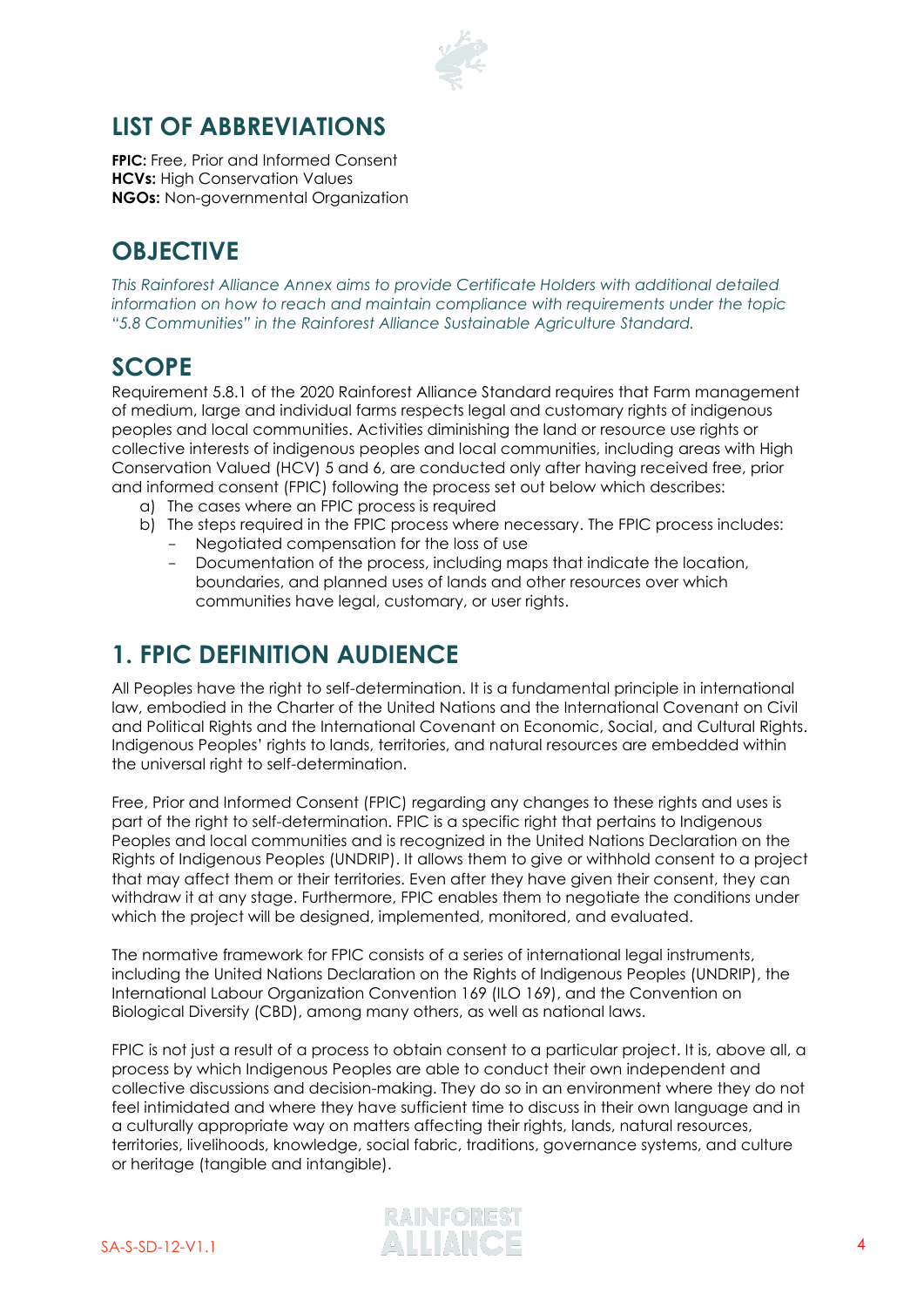

It is important to underline that the FPIC process does not guarantee consent as a result. The result of an FPIC process can be any of the following outcomes:

- Consent from the Indigenous Peoples' community on the proposed activity.
- Consent after negotiation and change of the conditions under which the project will be planned, implemented, monitored, and evaluated.
- The withholding of consent.

Requirement 5.8.1 provides specific provisions for certificate holders to conduct an FPIC process with Indigenous Peoples and local communities in cases when these communities' land or resource use rights would be diminished by proposed activities of the farm. Rainforest Alliance uses the following definition of FPIC:

*The right of indigenous peoples and other local communities to make free and informed choices about the use or development of their lands and resources. FPIC is implemented through a participatory process involving all affected groups that is carried out prior to the finalization or implementation of any development plans. An FPIC process ensures that communities are not coerced or intimidated; that decisions are reached through the communities' own chosen institutions or representatives; that communities' consent is*  sought and freely given prior to the authorization or start of any activities; that *communities have full information about the scope of any proposed development and its likely impacts on their lands, livelihoods and environment; and that ultimately their choices to give or withhold consent are respected*.

All elements within FPIC are interlinked, and they should not be treated as separate elements. The first three elements (free, prior and informed) set the conditions for discussing consent as a decision-making process. This means to be considered a valid result or outcome of a collective decision-making process consent should be:

- Sought before any project, plan, or action takes place (*prior*),
- Independently decided upon (*free*),
- Based on accurate, timely, and sufficient information provided in a culturally appropriate way (*informed*).

The definitions of these terms below build on a common understanding of FPIC endorsed by the United Nations Permanent Forum on Indigenous Issues (UNPFII) at its Fourth Session in 2005, and from the UNREDD Program Guidelines on Free, Prior and Informed Consent.

#### **Free**

<span id="page-4-0"></span>**Free** refers to consent given voluntarily and without coercion, intimidation, or manipulation. It also refers to a process that is self-directed by the community from whom consent is being sought, not controlled by expectations or timelines that are externally imposed. More specifically:

- Rights-holders determine the process, timeline, and decision-making structure.
- Information is offered transparently and objectively at the request of the rights-holders
- The process is free from coercion, bias, conditions, bribery, or rewards.
- Meetings and decisions take place at locations and times and in languages and formats determined by the rights-holders.
- All community members are free to participate regardless of gender, age, or standing.

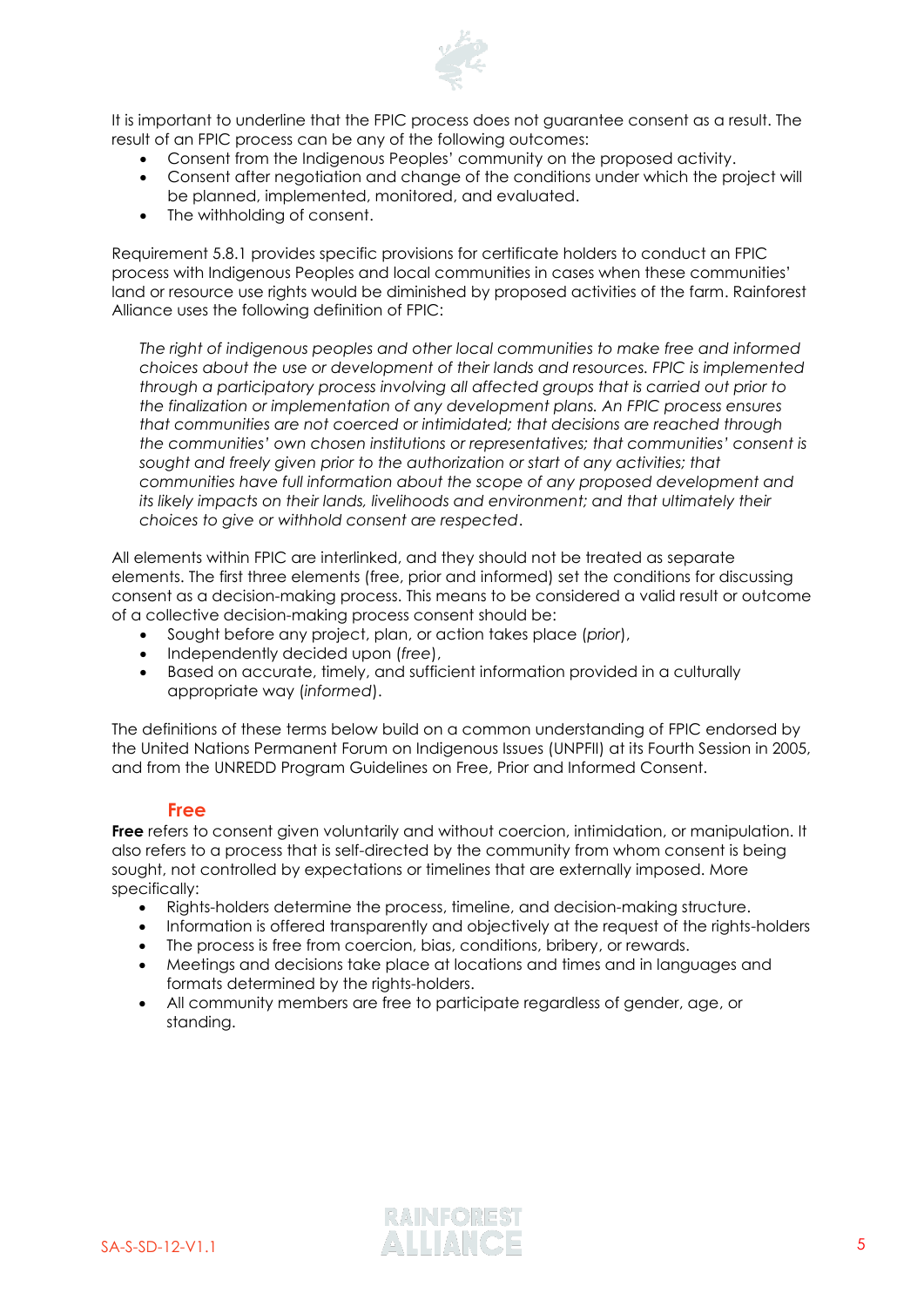

#### **Prior**

<span id="page-5-0"></span>**Prior** means that consent is sought sufficiently in advance of any authorization or commencement of activities, at the early stages of a development or investment plan, and not only when the need arises to obtain approval from the community. It should be noted that:

- Prior implies that time is provided to understand, access, and analyze information on the proposed activity. The amount of time required will depend on the decisionmaking processes of the rights-holders.
- Information must be provided before activities can be initiated, at the beginning or initiation of an activity, process, or phase of implementation, including conceptualization, design, proposal, information, execution, and following evaluation.
- The decision-making timeline established by the rights-holders must be respected, as it reflects the time needed to understand, analyze, and evaluate the activities under consideration in accordance with their own customs.

### **Informed**

<span id="page-5-1"></span>**Informed** refers mainly to the nature of the engagement and the type of information that should be provided prior to seeking consent and as part of the ongoing consent process. Information should be:

- Accessible, clear, consistent, accurate, and transparent
- Delivered in the local language and in a culturally appropriate format (including radio, traditional/local media, video, graphics, documentaries, photos, oral presentations, or new media)
- Objective, covering both the positive and negative potential of the proposed activities and consequences of giving or withholding consent
- Complete, including a preliminary assessment of the possible economic, social, cultural, and environmental impacts, including potential risks and benefits
- Complete, including the nature, size, pace, duration, reversibility, and scope of any proposed project, its purpose, and the location of areas that will be affected
- Delivered by culturally appropriate personnel, in culturally appropriate locations, and include capacity building of indigenous or local trainers
- Delivered with sufficient time to be understood and verified
- Accessible to the most remote, rural communities, including youth, women, the elderly, and persons with disabilities, who are sometimes neglected
- Provided on an ongoing and continuous basis throughout the FPIC process, with a view to enhancing local communication and decision-making processes

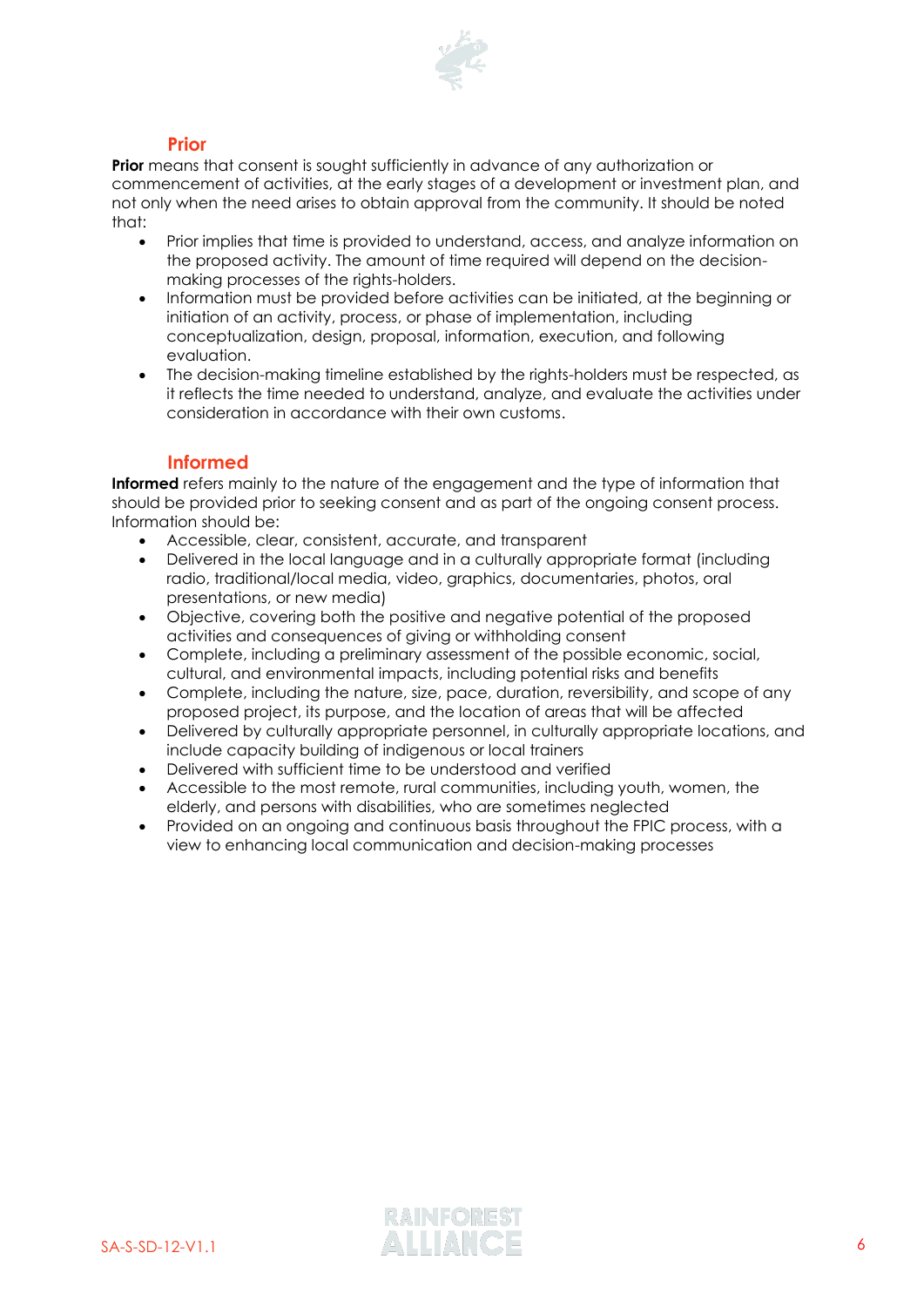

### **Consent**

<span id="page-6-0"></span>**Consent** refers to the collective decision made by the rights-holders and reached through the customary decision-making processes of the affected Indigenous Peoples or communities. Consent must be sought, and may be granted or withheld, according to the unique formal or informal political-administrative dynamic of each community. Indigenous peoples and local communities must be able to participate through their own freely chosen representatives while ensuring the participation of youth, women, the elderly, and persons with disabilities as much as possible. In particular, consent is:

- A freely given decision that may be a "Yes," a "No," or a "Yes with conditions," including the option to reconsider if the proposed activities change or if new information relevant to the proposed activities emerges.
- A collective decision (e.g. through consensus or majority) is determined by the affected peoples in accordance with their own customs and traditions.
- The expression of rights (to self-determination, lands, resources and territories, culture).
- Given or withheld in phases, over specific periods of time for distinct stages or phases of the project activities. It is not a one-off process.

### <span id="page-6-1"></span>**2. LEGITIMATE LAND USE RIGHTS**

Requirement 5.8.2 states that.

*The producer has legal and legitimate right to use the land. Upon request, this right is substantiated by ownership, leasehold, or other legal documents or by documentation of traditional or customary use rights.* 

*In the event that indigenous peoples and local communities, current or former local residents, or other stakeholders validly dispute the right to use the land – including in relation to past dispossession, forced abandonment, or illegal action – legitimate right may be demonstrated if a conflict resolution and remediation process has been documented, implemented and accepted by the affected parties, including relevant authorities in the case of past illegal action.*

This requirement always applies to all Certificate Holders and assures that the certified land users produce crops on land legally owned by them or appropriately obtained for agriculture production use. This is to ensure the certified production does not take place on land which is the subject of land conflicts with indigenous people and local communities with existing rights.

For large farms and individually certified farms, requirement 5.8.2 further specifies that:

*If the dispute involves indigenous peoples and local communities, large farms and individually certified farms follow an FPIC process in accordance with the Rainforest Alliance FPIC Annex to attain the required conflict resolution and remediation.*

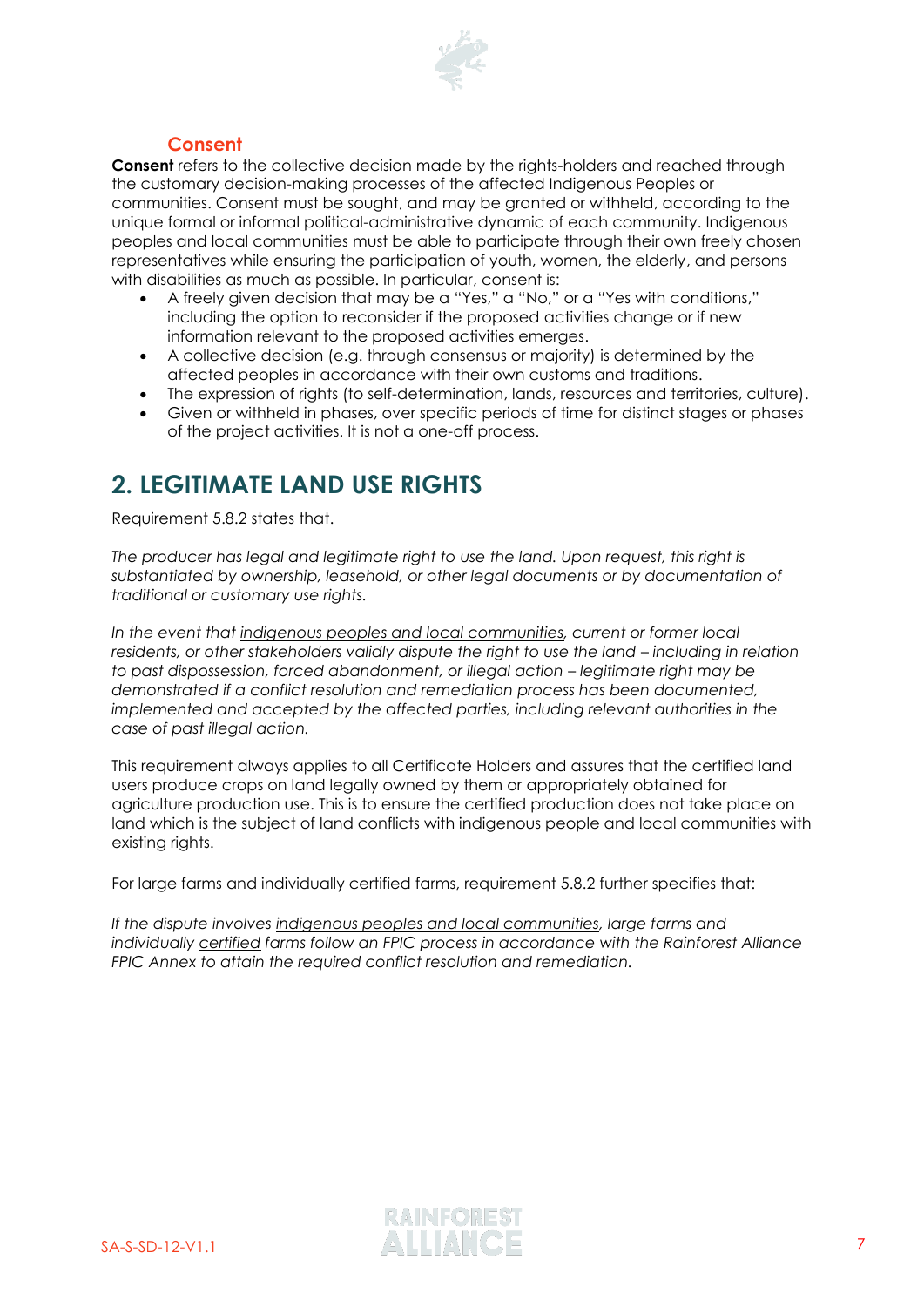

### <span id="page-7-0"></span>**3. APPLICABILITY**

### **Projects or activities for which an FPIC process is required**

<span id="page-7-1"></span>FPIC is required if any of the following activities are proposed and could have detrimental effects on the rights, land, resources, territories, livelihoods, or food security of indigenous peoples or local communities. FPIC is required if the project or activity will:

- 1. Convert non-agricultural land into crop production.
- 2. Convert smallholder cropland used primarily for subsistence or local consumption into land growing crops for trade and consumption outside the local area.
- 3. Convert traditional grazing lands into other agricultural land uses that exclude or diminish the former grazing activities.
- 4. Increase water withdrawal in a location and to the degree that may significantly reduce the availability of water for other nearby or downstream human users.
- 5. Eliminate or diminish access of local peoples or communities to natural ecosystems or other areas currently used for hunting, fishing, or extraction of plants or their parts for food, fiber, fuel, medicines, or other products.
- 6. Take place on or near areas used by local peoples for traditional cultural or religious activities or is classified as High Conservation Value (HCV) areas under the following definitions:
	- HCV5: Sites and resources fundamental for satisfying the basic necessities of local communities or indigenous peoples (for livelihoods, health, nutrition, water, etc.), identified through engagement with these communities or indigenous peoples.
	- HCV6: Sites, resources, habitats and landscapes of global or national cultural, archaeological or historical significance, and/or of critical cultural, ecological, economic or religious/sacred importance for the traditional cultures of local communities or indigenous peoples, identified through engagement with these local communities or indigenous peoples.

For all operations planning to initiate any projects or activities for which an FPIC process is required (as defined above), shall apply Step 1 of Section 4 ('Conducting the FPIC,' see below). Based on the outcomes of Step 1:

- 1. If the proposed projects or activities do not diminish the rights of indigenous peoples and local communities, the applicant is considered **compliant** with requirement 5.8.1.
- 2. If the proposed projects or activities diminish the land or resource use rights or collective interests of indigenous peoples or local communities (including HCVs 5 or 6), the applicant is **considered compliant only if** steps 2 - 6 of Section 4 (conducting the FPIC) have been implemented.

### **Operations which do not require an FPIC process**

<span id="page-7-2"></span>Certified operations that held a valid Rainforest Alliance certificate as of June 1st, 2020 and **are not** planning to initiate any projects or activities for which an FPIC process is required (as defined in the section above), or scope expansions after June 1st, 2020, are considered to have complied with requirement 5.8.1 by virtue of having complied with critical criterion 4.20 of the 2017 Rainforest Alliance, Sustainable Agriculture Standard.

Requirement 5.8.1 is **not applicable** for Operations newly seeking certification from June 1st, 2020 onward, and which are not planning to initiate any projects or activities for which an FPIC process is required (as defined in the section above).

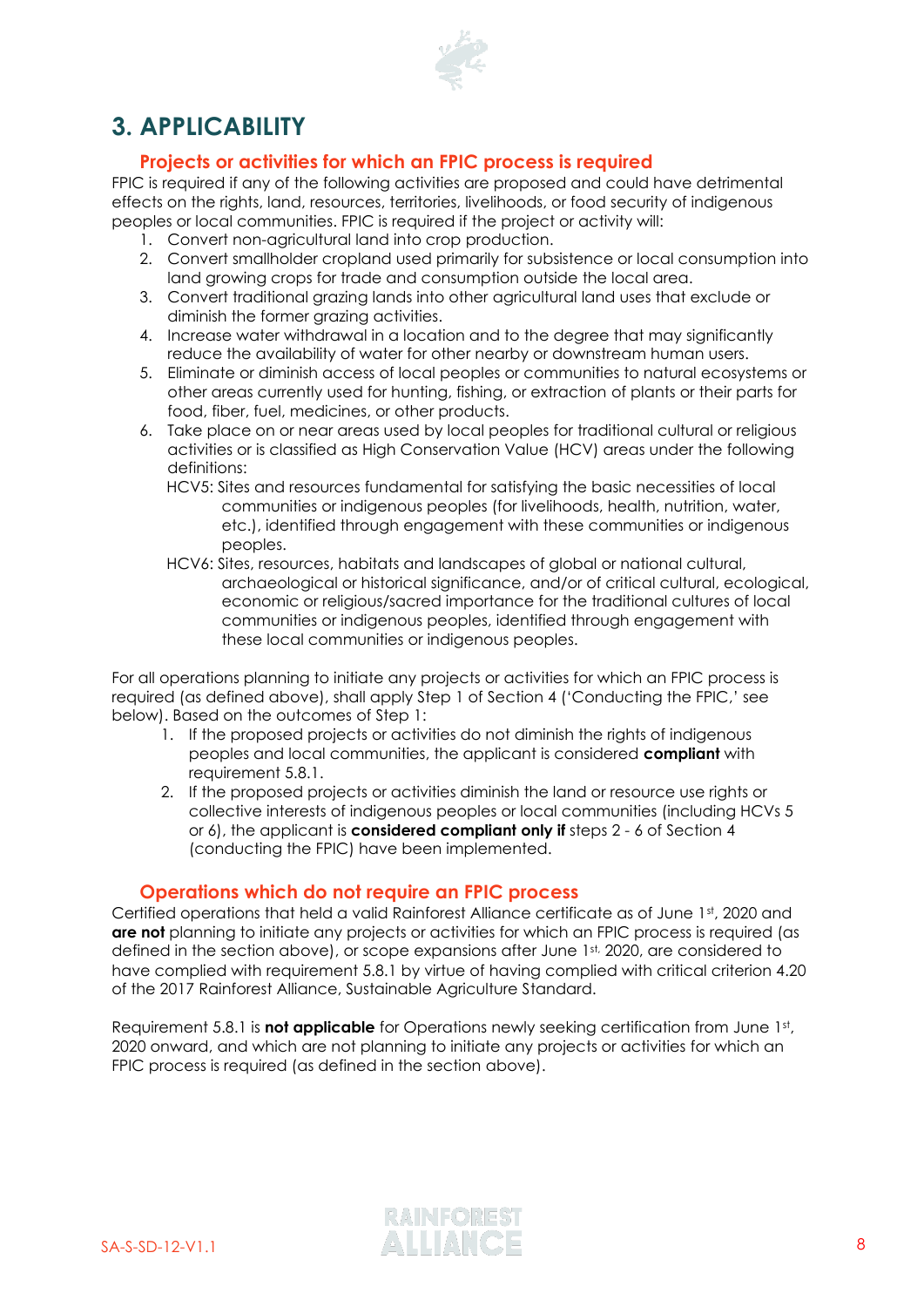

### <span id="page-8-0"></span>**4. CONDUCTING AN FPIC PROCESS**

A Free Prior and Informed Consent (FPIC) process should follow the six steps summarized below. For more detailed information about how to conduct FPIC processes, the technical guidance documents cited in the References section can be consulted.

**FIGURE 1: STEPS FOR THE FREE, PRIOR AND INFORMED CONSENT PROCESS**



### <span id="page-8-1"></span>**Step 1 – Scoping**

- a) Identify indigenous peoples and local communities with potential interests in the land or resources that the farm proposes to develop, appropriate, utilize, or who may be impacted by the proposed activity, project, or expansion.
- b) Identify any rights, claims, or interests of these communities to land or resources (e.g., water rights, water access points, or rights to hunt or extract forest products) in or adjacent to the site(s) or area(s) of the proposed activity, project, or expansion.
- c) Identify any sites, resources, habitats, and landscapes of global or national cultural, archaeological or historical significance, and/or of critical cultural, ecological, economic, or religious/sacred importance for the traditional cultures of local communities or indigenous peoples which may be impacted by the proposed activity, project, or expansion. These sites should be identified through engagement with these local communities or indigenous peoples.
- d) Identify whether the proposed activity, project, or expansion may diminish the rights, claims, or interests identified in Steps 1 – b and c. This is the case in circumstances including, but not limited to, the following:
	- i. Land currently used by communities, or members of a community, for primary subsistence activities would no longer be available to these people for these activities. For instance, if smallholder farm plots growing mainly crops for family or local consumption would be converted to plantation agriculture, or if traditional pastoral grazing lands would be enclosed and made unavailable to their former pastoralist users.
	- ii. Communities, or members of a community, would cease to have access, or would have diminished access, to natural resources used for local consumption or subsistence. For instance, if:
		- Access to streams or other water bodies for communities' drinking water, washing, or livestock watering would be eliminated or diminished,
		- Access to traditional hunting or fishing areas would be eliminated or diminished,
		- Access to, or rights to extract, plants or plant parts such as firewood, medicinal plants, or fruits would be eliminated or diminished
		- Statutory or customary allocation of resources, such as permissions to take water from local rivers, would change in a way that diminishes communities' allocation or use of these resources.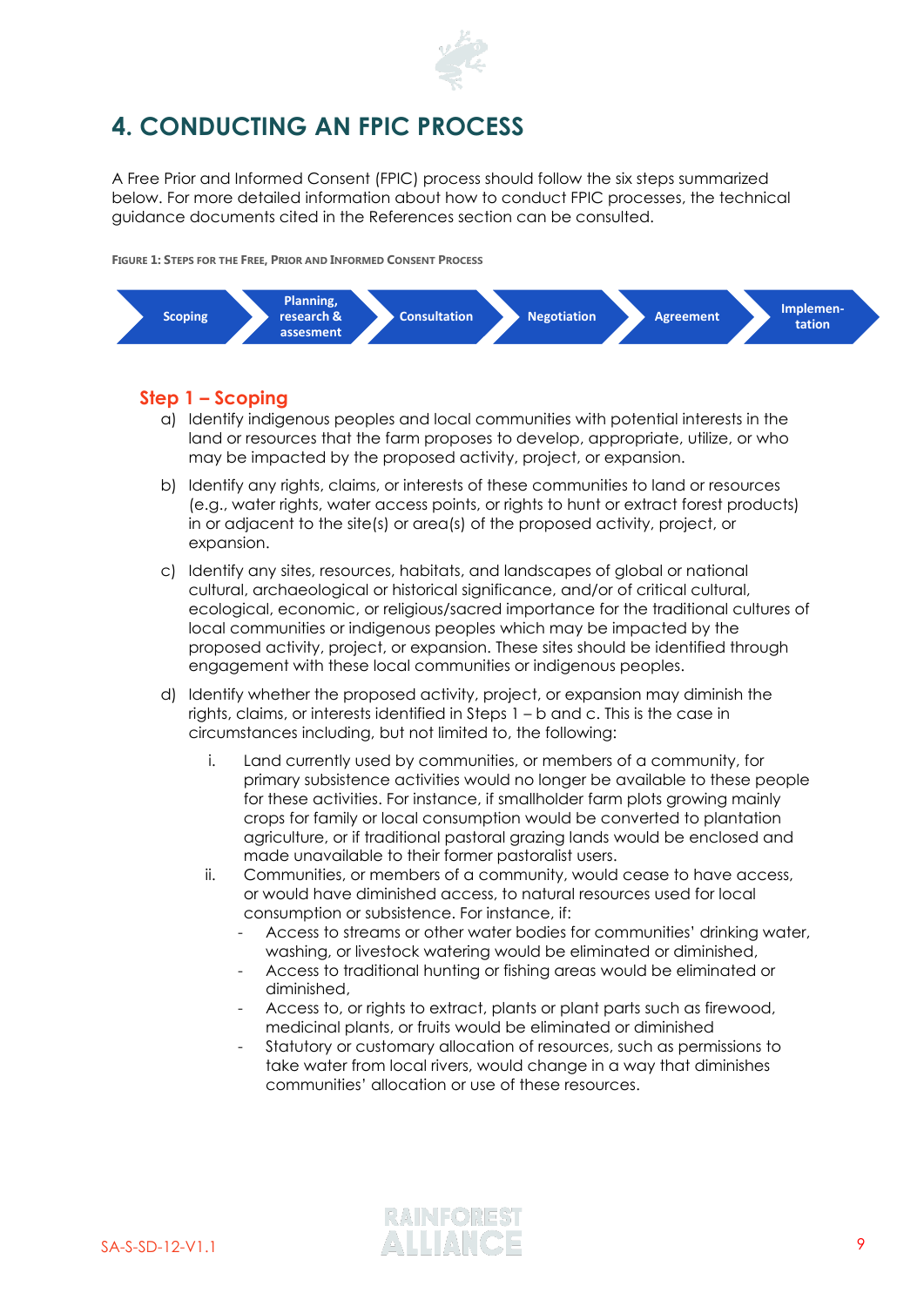

iii. Communities, or members of a community, would cease to have access, or would have diminished access, to sites with religious/sacred or cultural importance. For instance, if they were unable to access sites where traditional ceremonies are held.

#### <span id="page-9-0"></span>**Step 2 – Planning, research and assessment**

- a) Conduct participatory mapping of land and natural resource use.
- b) Assess potential impacts (positive and negative) of the project.
- c) Involve independent parties to support the mapping and assessment process. Communities have the right to choose an independent party that can support them in the FPIC process. These independent parties could include local NGOs. Independent parties should also be involved in the FPIC process in order to act as an impartial verifier of compliance with the steps and agreements of the FPIC process.
- d) Re-define and revise the project, if necessary, to address potential impacts relative to the rights of indigenous peoples and local communities.

### <span id="page-9-1"></span>**Step 3 – Consultation**

- a) Provide community representatives with a description of project activities, benefits, and impacts, presented in a manner that is accessible and appropriate to community representatives' education levels and to the cultural context.
- b) Allow time for the community to consult internally regarding the acceptability of the proposed project.
- c) Consult the community to determine if they will agree to the project (STOP / GO decision), and under what conditions.
- d) Re-define and revise the project, if necessary, to address the concerns raised by the community during the consultation.

### <span id="page-9-2"></span>**Step 4 – Negotiation**

- a) If the community is amenable to the project, negotiate terms of agreement for proceeding, including provisions such as continued access to the affected lands and resources, just and fair compensation for loss of use of land and resources, commensurate with such loss, and/or an equitable share in the project benefits.
- b) Facilitate access to legal advice for communities to support them in the negotiation process if necessary. Legal advice and access to independent parties should be available to communities throughout the FPIC process, but especially in the negotiation phase.

Develop a plan for participatory monitoring and conflict resolution, which includes an agreed mechanism for the community and its members to raise grievances and have these grievances duly considered and resolved